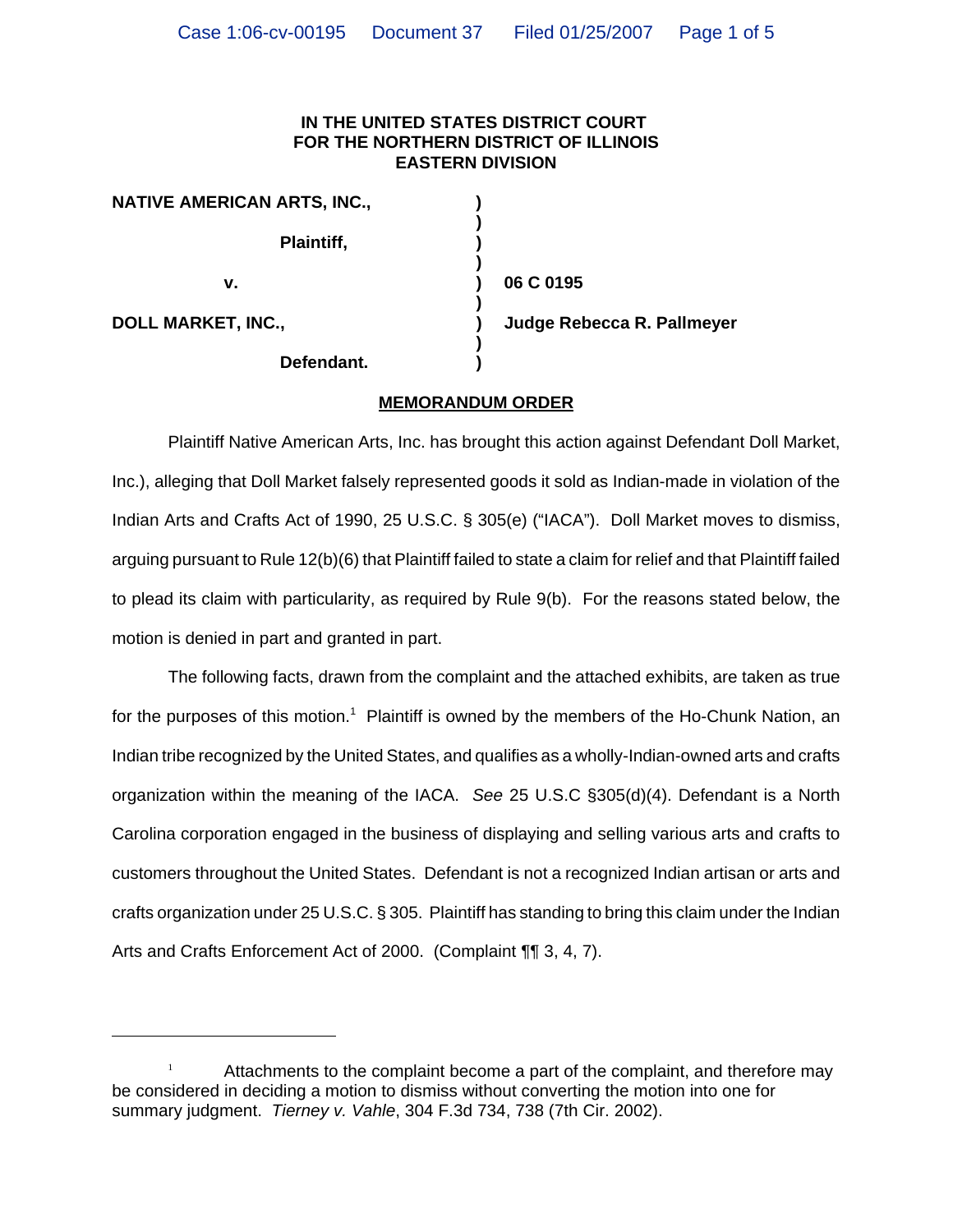On August 28, 2005, and November 1, 2005, Defendant sold goods through its website to the Plaintiff; photographs of the goods are attached as Exhibits A-H to the complaint. Plaintiff alleges that Defendant on those occasions, and possibly since February 1, 2003, marketed and sold goods, including artworks, crafts and dolls, in a manner that falsely suggested that they were Indian products, Indian-produced, or the product of an Indian arts and crafts organization. As reflected in the exhibits, the products include dolls dressed in traditional Indian dress, in some instances bearing labels identifying the goods as part of the "Timeless Indian Collections" and "The American Indian Collection." (Complaint, Ex. A, B.) Plaintiff alleges that Defendant's unqualified use of the terms "Indian," "Native American," and "American Indian" on its product labels suggests that the product is Indian-made under the IACA. Plaintiff asserts that such labeling and advertising violates the IACA because Defendant is not an Indian and is not re cognized as an Indian arts and crafts organization under the IACA. (Complaint ¶¶ 7-17).

In its one-count complaint, Plaintiff alleges a violation of IACA and a claim for what it characterizes as "advertising injury." Plaintiff seeks compensatory damages, attorney's fees and injunctive relief.

## **DISCUSSION**

Actions brought pursuant to the IACA inherently concern misrepresentation and are therefore subject to the heightened pleading standard of Federal Rule of Civil Procedure 9(b). *Native American Arts, Inc. v. Village Originals*, 25 F.Supp. 2d 876, 879-80 (N.D. Ill. 1998). Pursuant to that Rule, "all averments of fraud or mistake shall be stated with particularity." FED. R. CIV. P. 9(b). Specifically, a claim of misrepresentation must spell out (1) the identity of the person(s) who made the representations; (2) the time, place, and content of the misrepresentation; and (3) the method by which the misrepresentation was communicated. *Vicom, Inc. v. Harbridge Merchant Services, Inc*. 20 F.3d 771, 777 (7th Cir. 1994). The Seventh Circuit has described these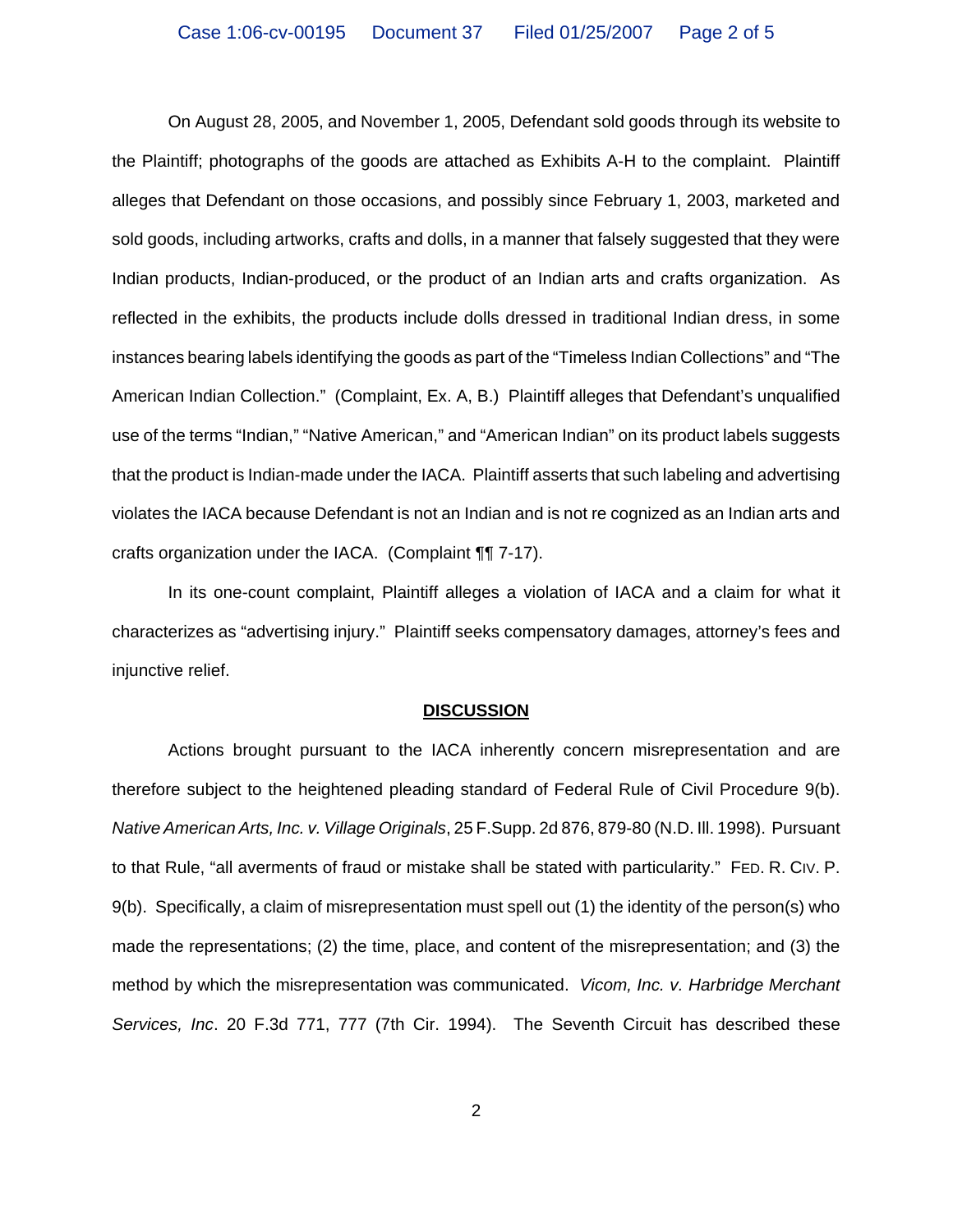requirements as the "who, what, when, where and how" of the circumstances of fraud or mistake. *DiLeo v. Ernst & Young*, 901 F.2d 624, 627 (7th Cir. 1990).

Defendant challenges Plaintiff's compliance with this rule, but the court concludes the complaint's allegations are sufficient. With regard to the source of the alleged misrepresentations, Plaintiff avers that Doll Market made false representations that some of its products were Indianmade. While plaintiffs are generally required specifically to identify the individual(s) who made the alleged misrepresentation, the Rule's requirements may be relaxed when such particular information is inaccessible to the plaintiff prior to discovery. *See Emery v. American General Finance*, 134 F.3d 1321, 1323 (7th Cir. 1998); *see also Katz v. Household Int'l, Inc*., 91 F.3d 1036, 1040 (7th Cir.1996). Because information concerning the individual(s) at Doll Market who in fact made the representations is within the sole knowledge of the Defendant at this point, the Plaintiff's allegations fall within the exception to Rule 9(b) that allows further particulars to be obtained by discovery.

With respect to what misrepresentations were made, Paragraphs 13, 14, and 19 of the complaint sufficiently allege that Defendant labeled its products as "Indian," "Native American," and "American Indian," and attached certificates of authenticity further labeling the products as "authentic" and "hand crafted." Regulations promulgated to enforce IACA explain that the "unqualified use" of the term "Indian" or "Native American" in connection with an art or craft product "conveys to the reader both that (1) the maker is a member of an Indian tribe or is a certified nonmember artisan and (2) that the art or craft is an Indian product." *Native American Arts, Inc. v. Bundy-Howard, Inc*., 168 F.Supp.2d 905, 912 (N.D. Ill.2001), citing 25 C.F.R. § 309.3(a); 25 C.F.R. § 309.24. The complaint here alleges that specific products of Defendant were labeled using such terms. Such allegations are sufficient under Rule 9(b). *See Native American Arts, Inc. v. Village Originals, Inc.,* 25 F.Supp.2d 876, 889-90 (N.D. Ill. 1998) (plaintiff's allegations that defendant sold arts and crafts not made by Native Americans in a manner designed to induce the public to believe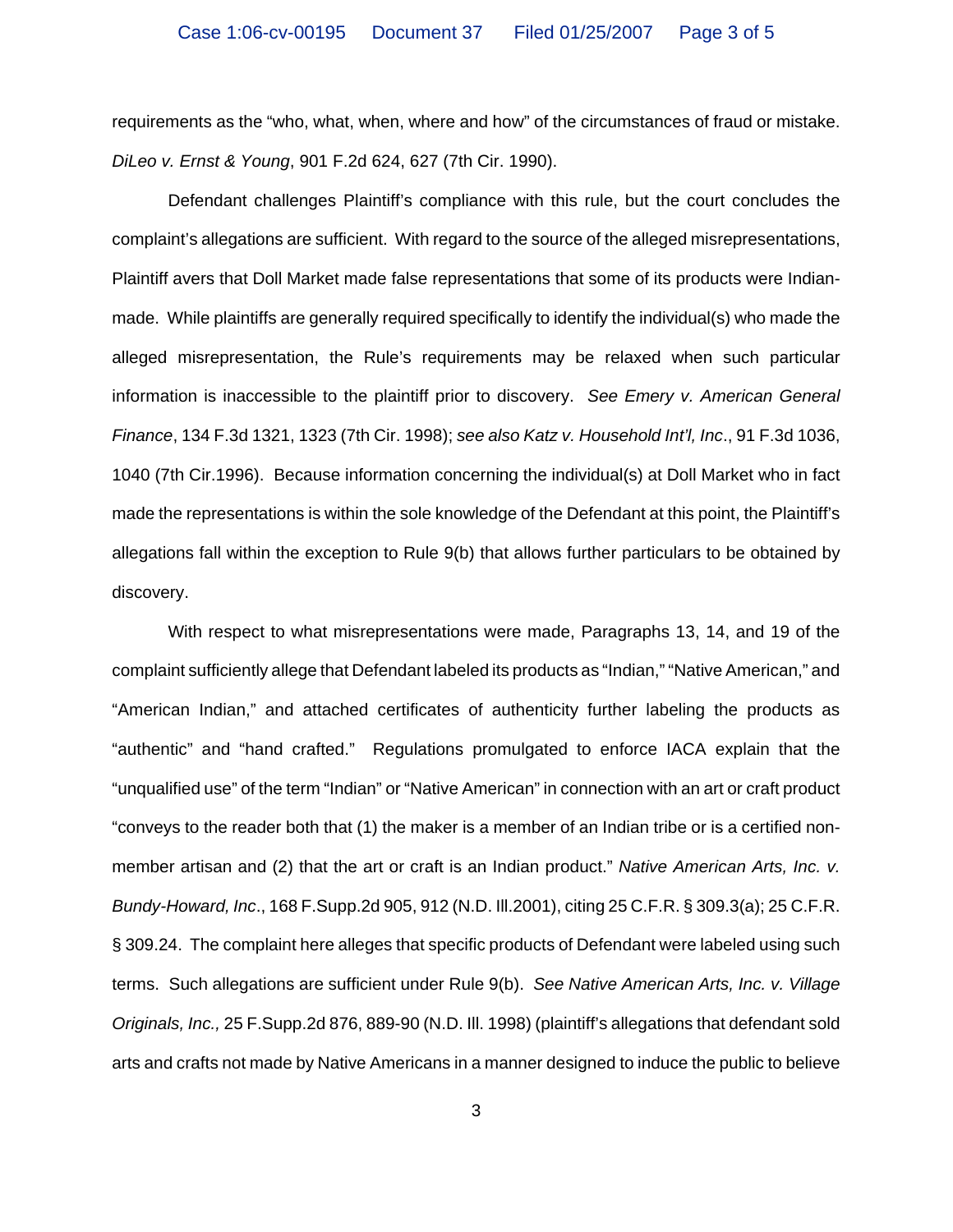they were authentic Native American crafts states a claim sufficient under Rule 9(b); *Ho-Chunk Nation v. Nature's Gifts, Inc.*, No. 98 C 3951, \*5 (N. D. Ill. March 19, 1999) (allegations that on particular dates, a sales clerk employed by defendant falsely represented that goods sold "were authentic Native American or Indian made products" sufficient under rule 9(b)).

Finally, Defendant contends that Plaintiff failed sufficiently to identify the dates on which the misrepresentations were made. The case on which Defendant relies, however, *Native American Arts, Inc. v. Emma Aquino*, No. 04 C 2540, 2004 WL 2434260 (N.D. Ill. Oct. 29, 2004), supports Plaintiff's position. In *Emma Aquino*, Judge Grady of this court granted a motion to dismiss an IACA complaint, but not on the basis of Rule 9. In fact, he characterized defendant's Rule 9 argument as "puzzling" where plaintiff alleged that a sales clerk had asserted that goods sold by defendant were Indian-produced and that defendants had been selling artwork, crafts and jewelry in a manner that falsely suggests the were Indian made, "'for substantial periods of time, and possibly since November 9, 2000 and continuously thereafter to the present date.'" 2004 WL 2434260, \*1. Plaintiff's allegations here are no less specific. The infirmity that resulted in dismissal of the complaint in *Emma Aquino* was plaintiff's qualification of its allegations with the words "on information and belief," *id.* \* 3; here, in contrast, the complaint alleges two specific dates on which violations occurred and a limited time period in which other violations might have occurred. (Complaint, ¶¶ 13, 14, 22.) Because the complaint alleged both specific dates of known violations and a limited time period in which other violations may have occurred, it meets the requirements of Rule 9(b).

That leaves the matter of Plaintiff's claim for "advertising injury." Plaintiff has alleged that its injuries include "advertising injury," but has not explained the application of that theory in this context. Commercial liability insurance policies sometimes exclude coverage for "advertising injury," and, on occasion, litigation may arise where an insured and insurer disagree about whether